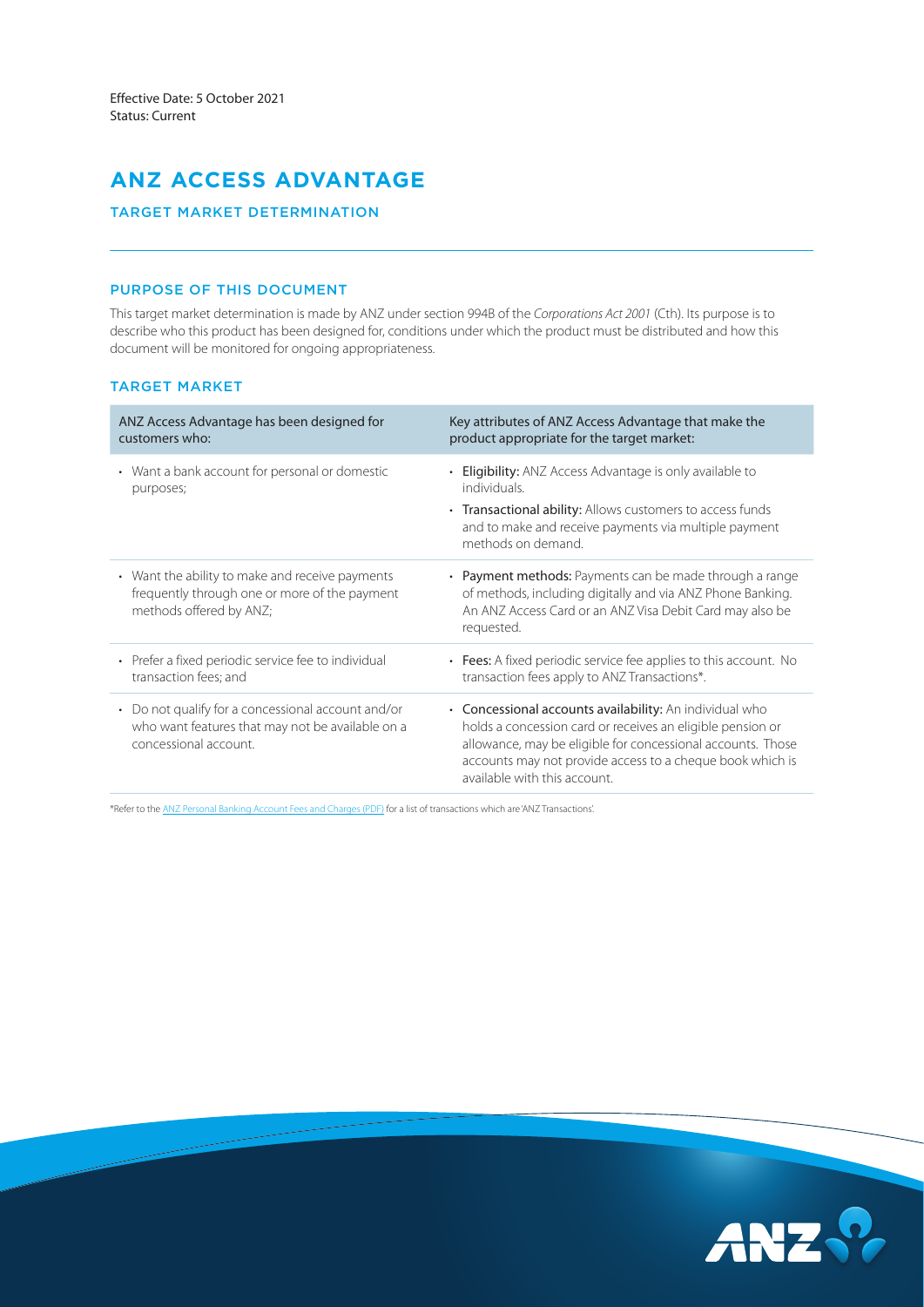# DISTRIBUTION CONDITIONS

ANZ applies the following conditions and restrictions to the distribution of ANZ Access Advantage so that the product is likely to be provided to customers in the target market.

|                             | Condition                                                                                                                                                                                                                                                                                   | Why do we do this?                                                                                                                                                                                                                                                                                                                                                                                   |  |
|-----------------------------|---------------------------------------------------------------------------------------------------------------------------------------------------------------------------------------------------------------------------------------------------------------------------------------------|------------------------------------------------------------------------------------------------------------------------------------------------------------------------------------------------------------------------------------------------------------------------------------------------------------------------------------------------------------------------------------------------------|--|
| Channel                     | ANZ Access Advantage can only be provided to customers<br>through the following channels:<br>• ANZ Branches;<br>• ANZ Private:<br>ANZ Customer Contact Centre; and<br>$\bullet$<br>• ANZ Digital <sup>1</sup> .<br><sup>1</sup> This may include anz.com, ANZ App and ANZ Internet Banking. | So that ANZ only considers providing<br>ANZ Access Advantage if the customer's<br>application is received through<br>channels that are subject to appropriate<br>conditions, controls and/or monitoring<br>by ANZ.                                                                                                                                                                                   |  |
| Training &<br>Accreditation | ANZ Access Advantage can only be provided to customers<br>by ANZ directly or through the following persons:<br>• Authorised ANZ staff who are accredited and trained.                                                                                                                       | So that:<br>• checks are conducted on matters like<br>qualifications and past conduct for<br>ANZ staff involved in the distribution of<br>ANZ products; and<br>• ANZ staff responsible for providing<br>products understand the distribution<br>process they are required to comply<br>with when distributing ANZ products,<br>as well as the legislative framework<br>relevant to their activities. |  |
| Process                     | ANZ Access Advantage can only be provided to customers<br>by following ANZ's customer application and product<br>selection process, including making relevant enquiries into<br>the customer's product needs.                                                                               | So that enquiries are made to determine<br>whether the product meets the likely<br>needs, financial situation and objectives<br>of the customer.                                                                                                                                                                                                                                                     |  |